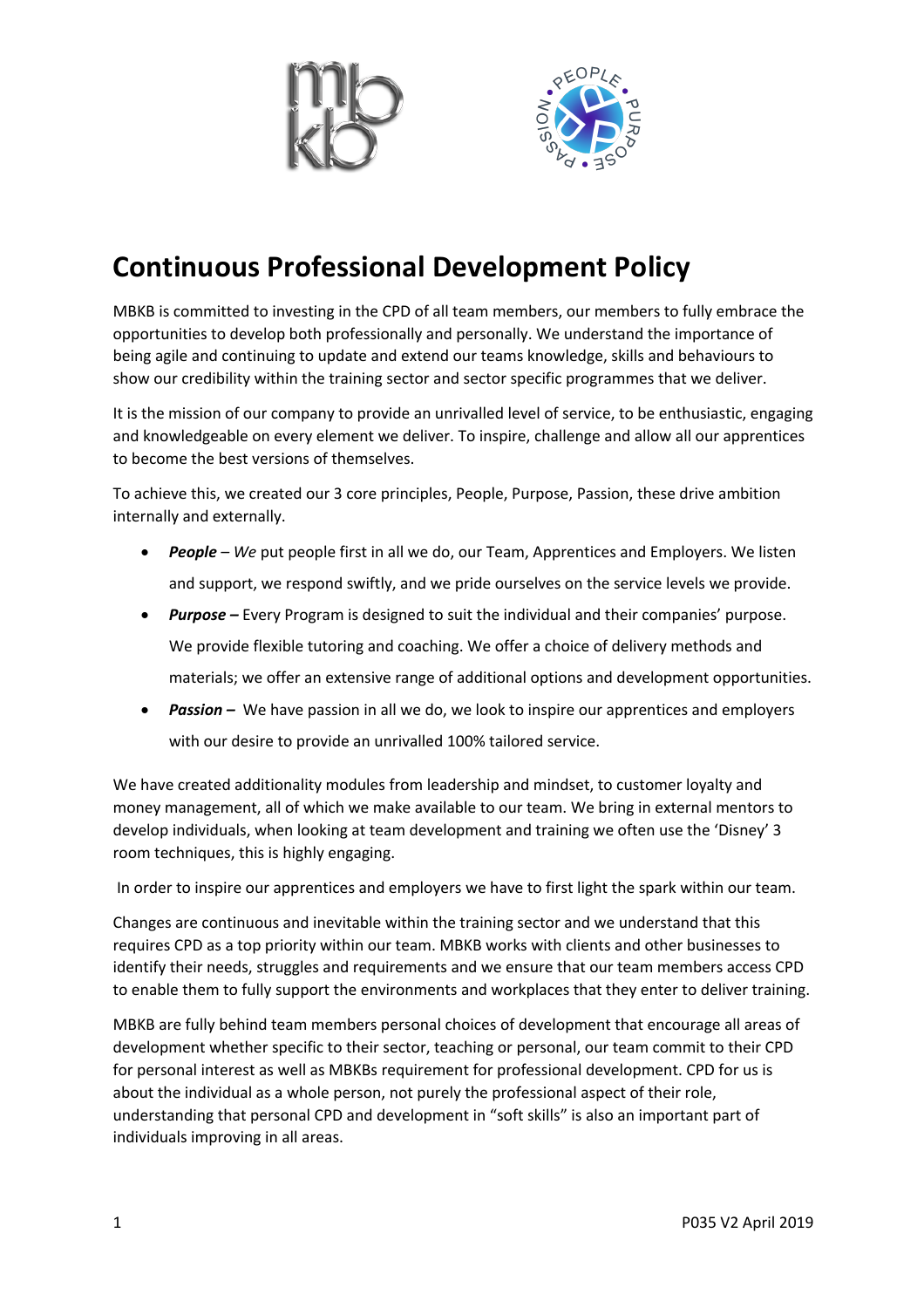



CPD is completed through formal training, job shadowing, Self-study, conferences, research, workbased learning and activities, professional activities and occupational competency days.

## **Team members are expected to;**

- Actively participate in team CPD events and training.
- Attend mandatory team meetings.
- Attend Mandatory standardisations.
- Maintain their own CPD record monthly.
- Complete occupational competency; 20 hours per annum, minimum (agreed with Line Manager)
- Complete Education and Training qualifications as required and directed by MBKB
- Complete Maths and English Functional Skills; if not already achieved.
- 1-1 meetings with team leaders to identify training needs and wishes.
- Work shadow new employers to understand their unique business ethos, opportunities and help with their own CPD

## **Team members are offered opportunities to;**

- Attend "ask the Expert" webinars, where experts in their field deliver training and activities.
- Complete MBKBs VLE webinars (available on VLE Smart Assessor)
- Request training that interests them both personal and professional.
- One to One support and training as and when required.
- Opportunities to shadow and take part in other roles within the business.

Professional development is an extremely important and required part of the workplace and is not an optional practice, all team members are required to develop and record this on a monthly basis. Each Team member has a personal file where CPD is recorded to detail what they have completed, what impact it will have and what they need to do next with support from others.

In order to maintain sector knowledge, we arrange work opportunities this will include shadowing and completion of tasks, at our employers' premises, this aids with the Tutors development and engages the employers further in the programs. We also maintain professional membership status with relevant bodies such as Chartered Institute of Payroll Professionals, ILM, CMI etc to keep abreast of industry developments, which are then disseminated via sector specific standardisations.

From a teaching and learning point of view we engage in CPD days with awarding organisations, End Point Assessment organisations and being an active member of both AELP and our local provider network. We send Tutors to various events to upskill themselves, then relay back developments to the whole team.

Our professional development in safeguarding, Fundamental British Values and Prevent is completed on a monthly basis, all team members complete initial online training, supplemented by monthly training delivered by one of our Safeguarding leads.